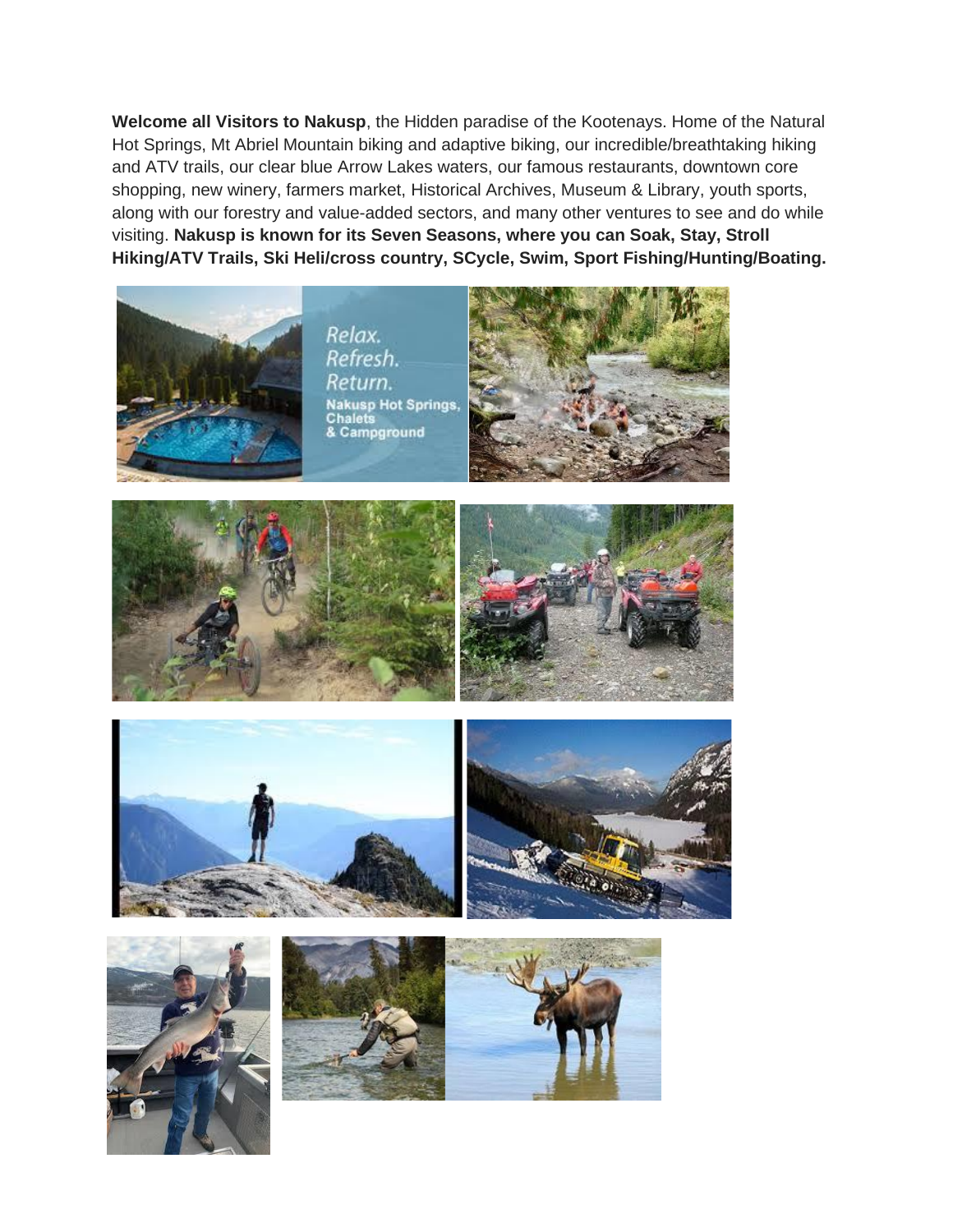Nakusp is a community that is motivated, skilled, compassionate, caring, and we find ways to get things done. Nakusp council wish to work with the community to focus on effective ways of creating a more economically resilient community. One way is to focus on our assets and strengths, emphasizing what the community does have that will continually improve our community's life and sustainability.



Nakusp has also developed into a destination for travelers who revel in the area's natural beauty. Both locals and visitors can enjoy the commercial and natural hot springs, the hockey arena, local golf courses, skiing, hiking, fishing, hunting, ball/soccer, swimming and boating on Upper Arrow Lakes.

As you can see Nakusp is a mountain playground nestled in the west Kootenay's Valley of the Natural Hot Springs. Always something for everyone!!